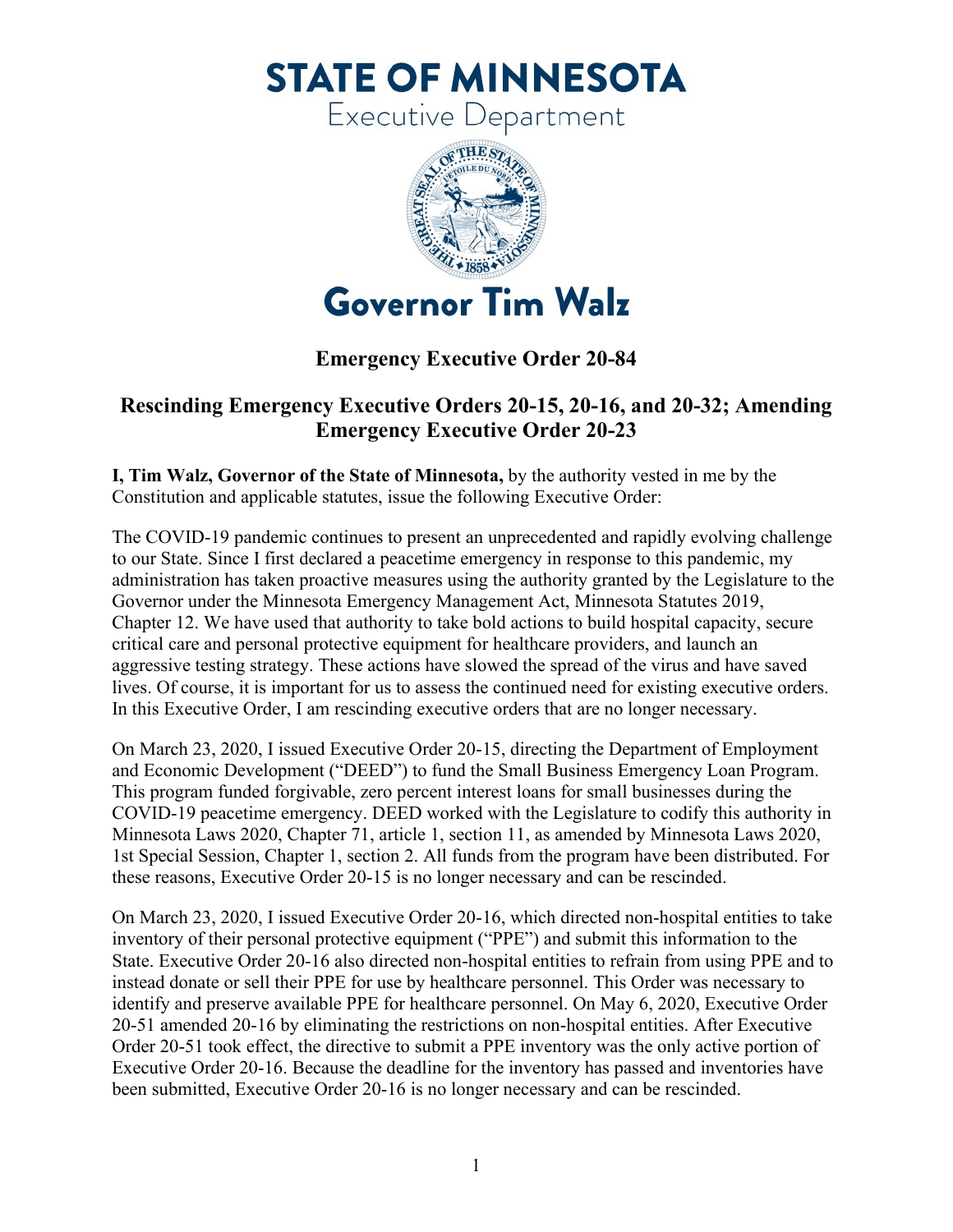Minnesota Board of Pharmacy to implement dispensing limitations related to these medicines is On March 27, 2020, I issued Executive Order 20-23, which authorized Minnesota health-related licensing boards to modify licensure requirements during the COVID-19 peacetime emergency. Executive Order 20-23 also authorized the Minnesota Board of Pharmacy to require that prescription drug orders for chloroquine or hydroxychloroquine must contain an appropriate diagnosis and be dispensed for no more than 30 days at a time. Although the modification of licensure requirements remains necessary during the pandemic, we no longer need to limit the use of chloroquine or hydroxychloroquine because these medicines have not been proven to be effective treatments for COVID-19 and are no longer in high demand. The authorization for the no longer necessary and can be rescinded.

 compliance with these laws and regulations would have limited these facilities' ability to On April 8, 2020, I issued Executive Order 20-32, which permitted the Minnesota Department of Health ("MDH") to delay, waive, or modify a number of health-related statutory and regulatory requirements for healthcare facilities. Executive Order 20-32 was necessary because strict effectively provide essential services. Executive Order 20-32 also gave MDH flexibility in carrying out its other regulatory activities and in administering state-funded grants to meet the needs of responding to the pandemic. MDH worked collaboratively with the Legislature to codify these important changes in Minnesota Laws 2020, Chapter 74, article 1, section 13. Due to this codification, Executive Order 20-32 is no longer necessary and can be rescinded.

For these reasons, I order that:

- 1. Executive Order 20-15 is rescinded.
- 2. Executive Order 20-16 is rescinded.
- 3. Paragraph 5 of Executive Order 20-23, which pertains to chloroquine and hydroxychloroquine, is rescinded. Executive Order 20-23 otherwise remains in effect as approved by the Executive Council until the peacetime emergency declared in Executive Order 20-01 is terminated or until it is rescinded by proper authority.
- 4. Executive Order 20-32 is rescinded.

Pursuant to Minnesota Statutes 2019, section 4.035, subdivision 2, and section 12.32, this Executive Order is effective immediately upon approval by the Executive Council.

A determination that any provision of this Executive Order is invalid will not affect the enforceability of any other provision of this Executive Order. Rather, the invalid provision will be modified to the extent necessary so that it is enforceable.

Signed on August 12, 2020.

 $\overline{2}$  ). Wall

**Tim Walz**  Governor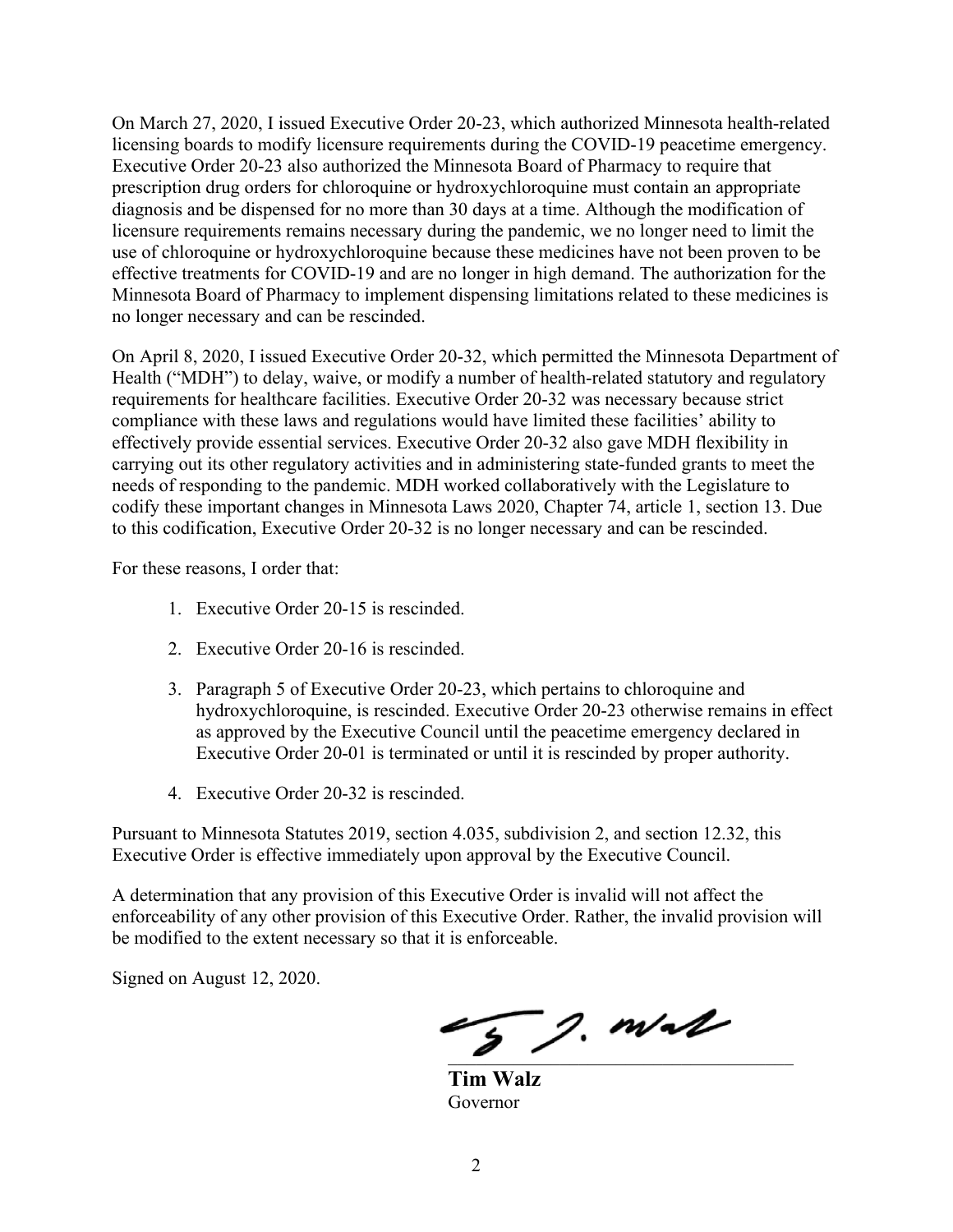Filed According to Law:

\_\_\_\_\_\_\_\_\_\_\_\_\_\_\_\_\_\_\_\_\_\_\_\_\_\_\_\_\_\_\_\_\_\_\_\_\_

**Steve Simon**  Secretary of State

Approved by the Executive Council on August 12, 2020:

Poberts Davis

**Alice Roberts-Davis**  Secretary, Executive Council